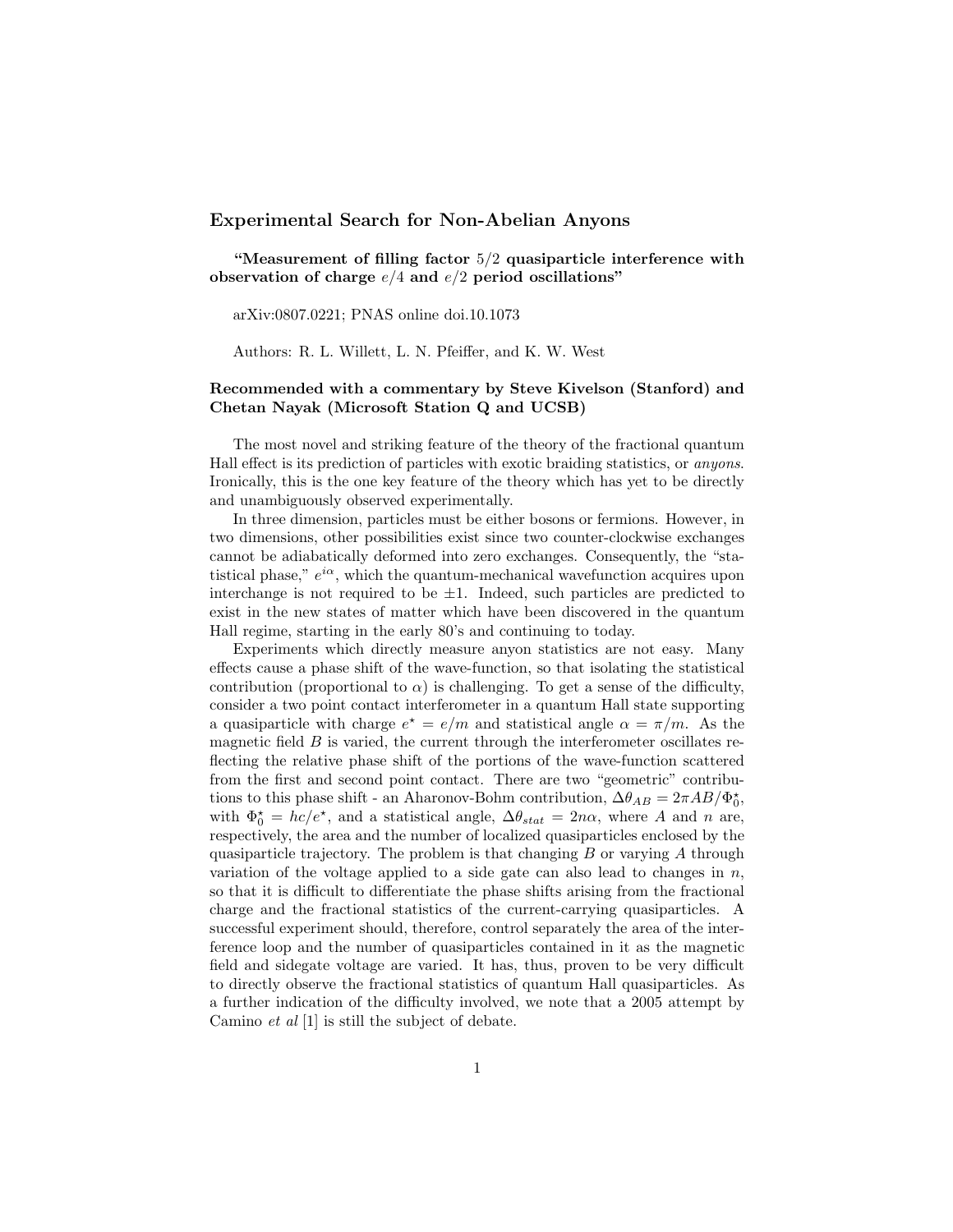In the quantum theory of identical particles in two dimensions, a still more exotic possibility is that the particles have "non-Abelian" statistics. This arises when, even after the positions and local quantum numbers of a collection of particles have been specified, there is an N-fold degenerate set of states, separated from all other states by an energy gap  $\Delta E$ , so long as the particles are kept further apart than a characteristic length scale  $\xi$ . Then, at temperatures much smaller than  $\Delta E$ , taking one particle adiabatically around a loop encircling some of the others will transform an initial state  $\psi_a$  into a linear superposition of degenerate states,  $U_{ab}\psi_b$ , where U is an  $N \times N$  unitary matrix which depends only on the braiding topology of the loop. Taking a particle (either the same one or a different one) around another trajectory will transform the state into  $U'_{ab}\psi_b$ . If the matrices U and U' do not commute, at least for some pairs of particle trajectories, then we say that the particles are non-Abelian anyons. Note that different degenerate states  $\psi_a$  and  $\psi_b$  cannot be distinguished by local quantum numbers. This also means that the degeneracy is stable against local perturbations – a fact which suggests possible applications to quantum computing.

There are compelling theoretical indications that the observed  $\nu = 5/2$  fractional quantum Hall state supports quasiparticle excitations which have charge  $e^* = e/4$  and are non-Abelian anyons. Specifically, their statistics is related mathematically, through a formulation in terms of Majorana fermions, to the critical 2D Ising model and to chiral p-wave superconductors and are, therefore, often called Ising anyons. Previous experiments have produced suggestive evidence of charge  $e/4$  quasiparticles. However, no experiment – until now – has directly probed the braiding statistics of the quasiparticles in the  $\nu = 5/2$  state.

Ironically, non-Abelian statistics may be easier to observe than Abelian ones. This is nowhere more striking than in the case of Ising anyons. In their putative incarnation in the  $\nu = 5/2$  state, particles whose charges are an even multiple of  $e/4$  (i.e. carrying an integer number of flux quanta) are Abelian while those which are an odd multiple of  $e/4$  (carrying a half-integer number of flux quanta) are non-Abelian. Consequently, when there is an even number of  $e/4$  quasiparticles localized in the interferometry loop, current-carrying  $e/4$  quasiparticles going around the interferometer will perform ordinary Abelian braiding and an interference pattern will be observed (as a function of magnetic field or area). However, if there is an odd number of localized  $e/4$  quasiparticles in the interference loop, current-carrying  $e/4$  quasiparticles going around the interferometer will perform non-Abelian braiding and the topological state of the quasiparticles will record which of the two routes the current-carrying  $e/4$  quasiparticle takes. The special feature of Ising anyons is that the two topological states corresponding to the two possible routes are orthogonal. Thus, current-carrying  $e/4$  quasiparticles taking different routes around the interferometer cannot interfere. Note, however, this does not mean that there will be no interference pattern whatsoever. Charge  $e/2$  quasiparticles, which can be viewed as a pair of  $e/4$  quasiparticles, are Abelian and will also give a (presumably subleading)